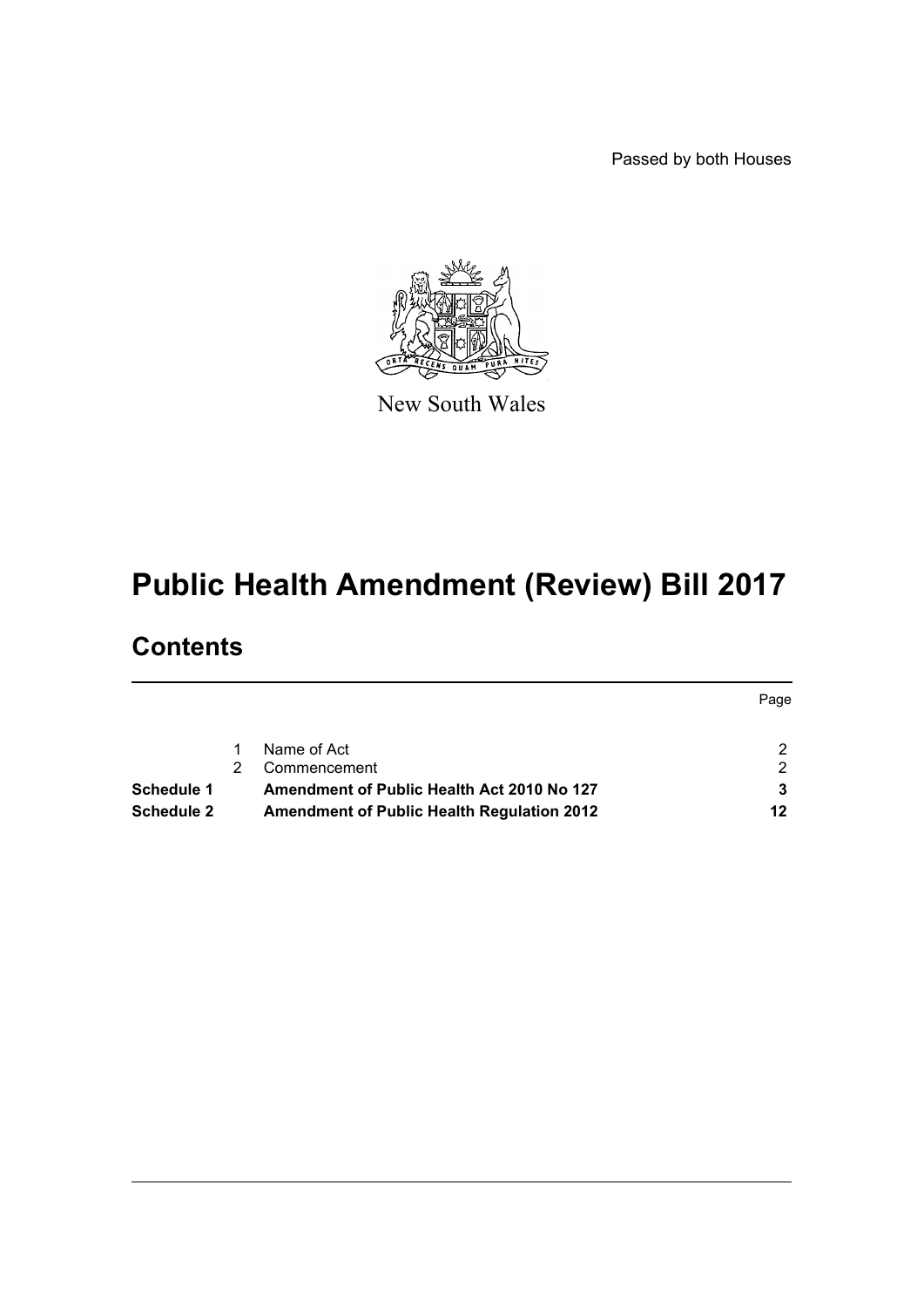*I certify that this public bill, which originated in the Legislative Assembly, has finally passed the Legislative Council and the Legislative Assembly of New South Wales.*

> *Clerk of the Legislative Assembly. Legislative Assembly, Sydney,* , 2017



New South Wales

# **Public Health Amendment (Review) Bill 2017**

Act No , 2017

An Act to amend the *Public Health Act 2010* as a result of the statutory review of that Act; to amend the *Public Health Regulation 2012* in relation to childcare vaccination; and for other purposes.

*I have examined this bill and find it to correspond in all respects with the bill as finally passed by both Houses.*

*Assistant Speaker of the Legislative Assembly.*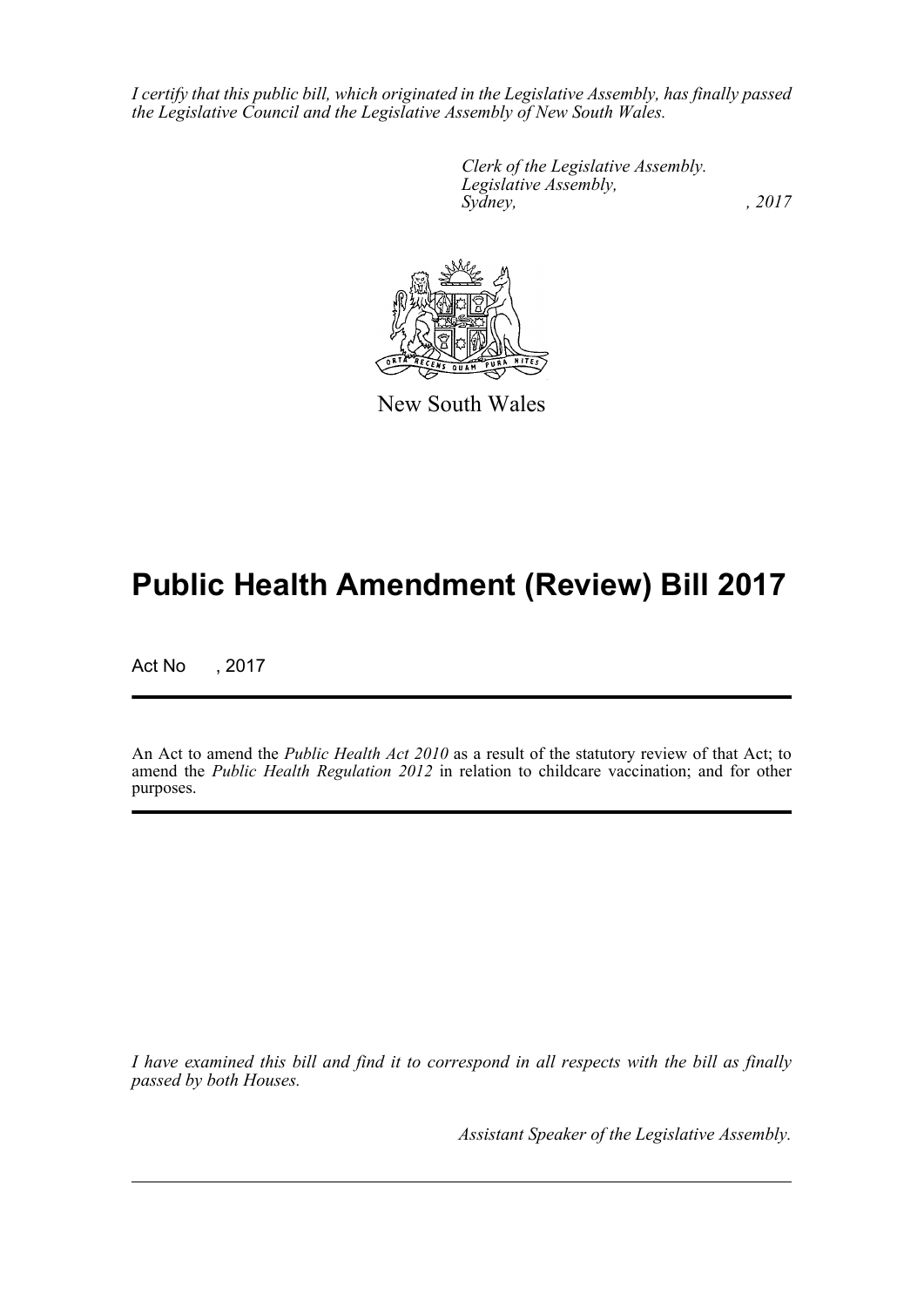Public Health Amendment (Review) Bill 2017 [NSW]

#### <span id="page-2-0"></span>**The Legislature of New South Wales enacts:**

#### **1 Name of Act**

This Act is the *Public Health Amendment (Review) Act 2017*.

#### <span id="page-2-1"></span>**2 Commencement**

- (1) This Act commences on the date of assent to this Act, except as provided by this section.
- (2) Schedule 1 [4]–[19], [23]–[31], [33]–[48], [56] and [59] commence on a day or days to be appointed by proclamation.
- (3) Schedule 1 [32] commences on the day that is 28 days after the date of assent to this Act.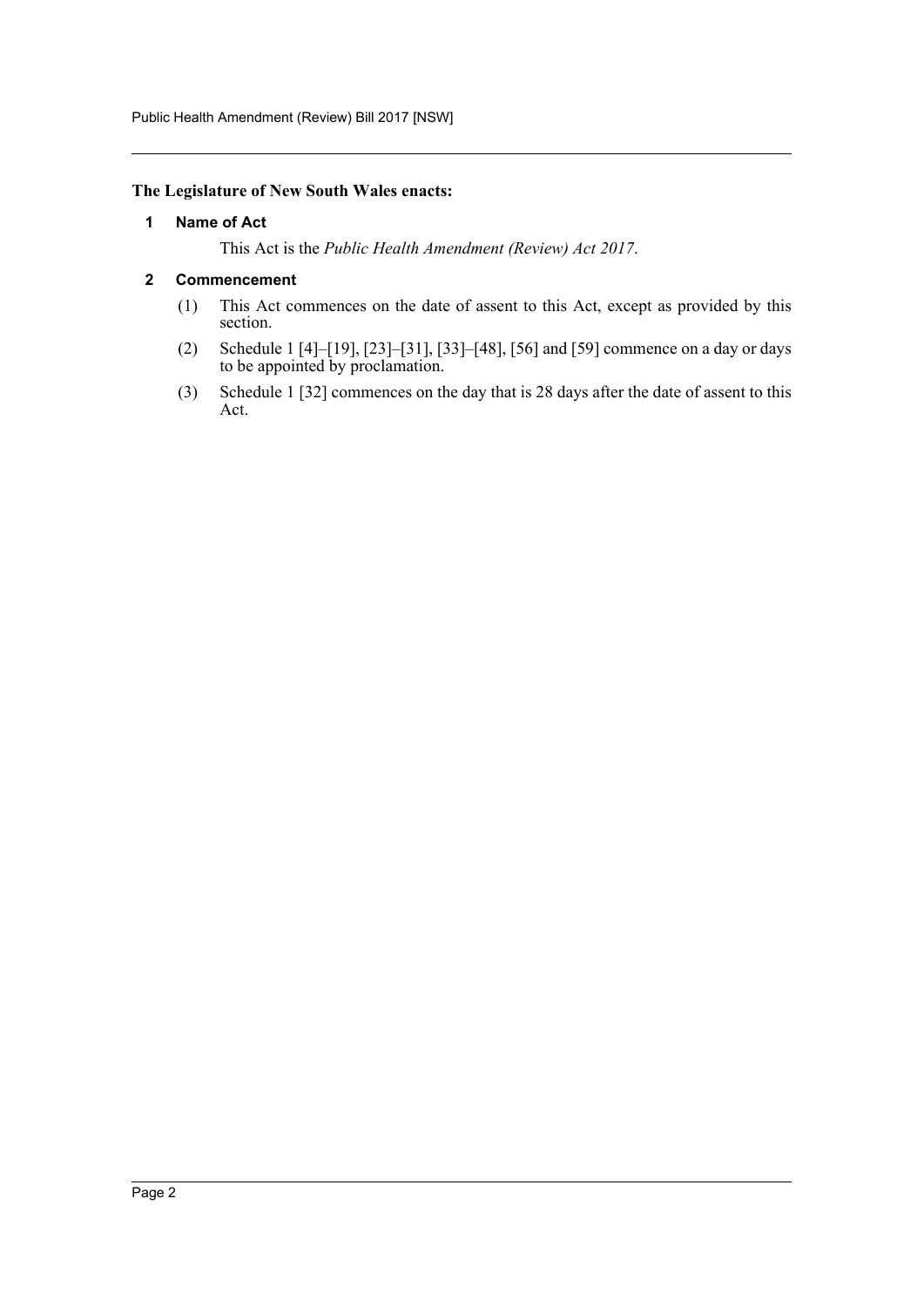# <span id="page-3-0"></span>**Schedule 1 Amendment of Public Health Act 2010 No 127**

# **[1] Section 3 Objects**

Insert after section 3 (1) (e):

(f) to monitor diseases and conditions affecting public health.

# **[2] Section 4 Responsibilities of local government relating to environmental health**

Insert "private water suppliers, water carters," before "public" in section 4 (1).

# **[3] Section 4 (3)**

Insert after section 4 (2):

(3) In this section:

*private water supplier* means a person who supplies drinking water in the course of a commercial undertaking (other than that of supplying bottled or packaged drinking water), being a person who has not received the water:

- (a) from any supplier of drinking water referred to in paragraphs (a)–(g) of the definition of *supplier of drinking water* in section 5 (1), or
- (b) in the form of bottled or packaged water.

*water carter* means a person who receives water from a supplier of drinking water and who supplies drinking water from a water carting vehicle in the course of a commercial undertaking.

# **[4] Section 5 Definitions**

Omit "except as provided by paragraph (b)," from paragraph (a) of the definition of *occupier* in section 5 (1).

# **[5] Section 5 (1), definition of "occupier"**

Insert at the end of paragraph (b):

, or

(c) for the purposes of Divisions 2 and 5 of Part 3—if an air-handling system or a water-cooling system is installed on premises that are subdivided into a strata scheme (within the meaning of the *Strata Schemes Management Act 2015*), the owners corporation constituted under that Act for the scheme.

#### **[6] Section 5 (1), definition of "skin penetration procedure"**

Insert "or the penetration of a mucous membrane" after "hair removal)".

# **[7] Section 25 Quality assurance programs**

Omit section 25 (1). Insert instead:

- (1) A supplier of drinking water must have a quality assurance program. Maximum penalty:
	- (a) in the case of an individual—50 penalty units, or
	- (b) in the case of a corporation—250 penalty units.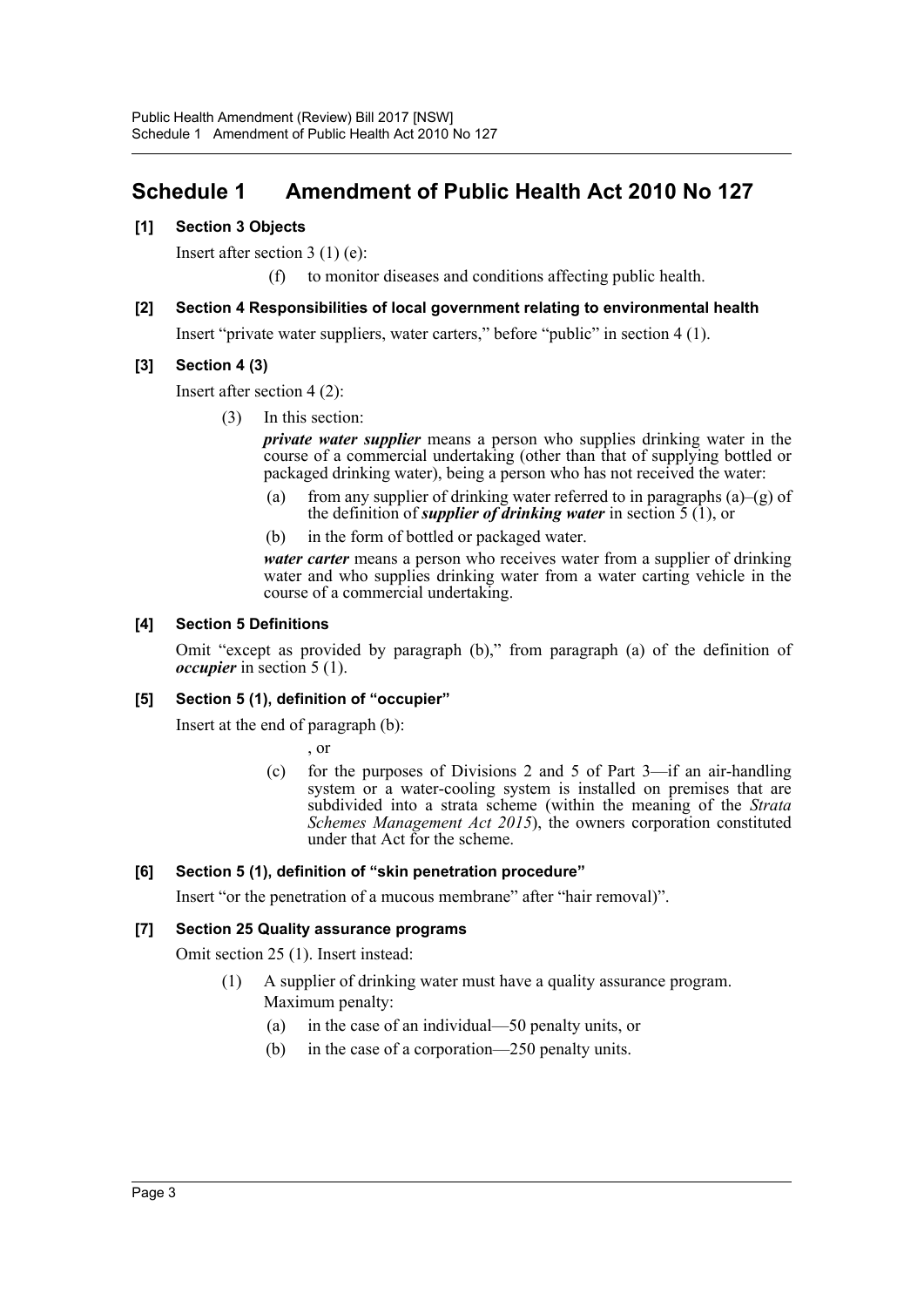# **[8] Section 25 (1A) and (1B)**

Insert after section 25 (1):

(1A) A supplier of drinking water must comply with the supplier's quality assurance program.

Maximum penalty:

- (a) in the case of an individual—50 penalty units, or
- (b) in the case of a corporation—250 penalty units.
- (1B) A supplier of drinking water must provide a copy of the supplier's quality assurance program to the Secretary.

Maximum penalty:

- (a) in the case of an individual—25 penalty units, or
- (b) in the case of a corporation—125 penalty units.

# **[9] Section 25 (2) (c)**

Insert after section 25 (2) (b):

(c) matters to be included in a quality assurance program, including in relation to particular types of suppliers.

#### **[10] Section 34 Definitions**

Insert at the end of paragraph (d) of the definition of *public swimming pool or spa pool*:

or

- (e) a pool situated at private residential premises, but only if that pool is used for commercial purposes, or
- (f) any other pool or spa pool declared by the regulations to be a public swimming pool or spa pool,

#### **[11] Section 34, definition of "public swimming pool or spa pool"**

Omit "but not including a pool situated at private residential premises".

Insert instead "but not including any pool or spa pool declared by the regulations not to be a public swimming pool or spa pool".

#### **[12] Section 34, definition of "swimming pool"**

Omit "or other recreational aquatic structure".

Insert instead ", water play park or other recreational aquatic structure (including any interactive water feature or fountain that is intended to be bathed in for recreational purposes)".

#### **[13] Section 39A**

Insert after section 39:

#### **39A Eyeball tattooing to be carried out by medical practitioner or other qualified person**

Eyeball tattooing must not be carried out by any person other than:

- (a) a medical practitioner, or
- (b) a person, or person belonging to a class of persons, prescribed by the regulations for the purposes of this section.

Maximum penalty: 100 penalty units or imprisonment for 6 months, or both.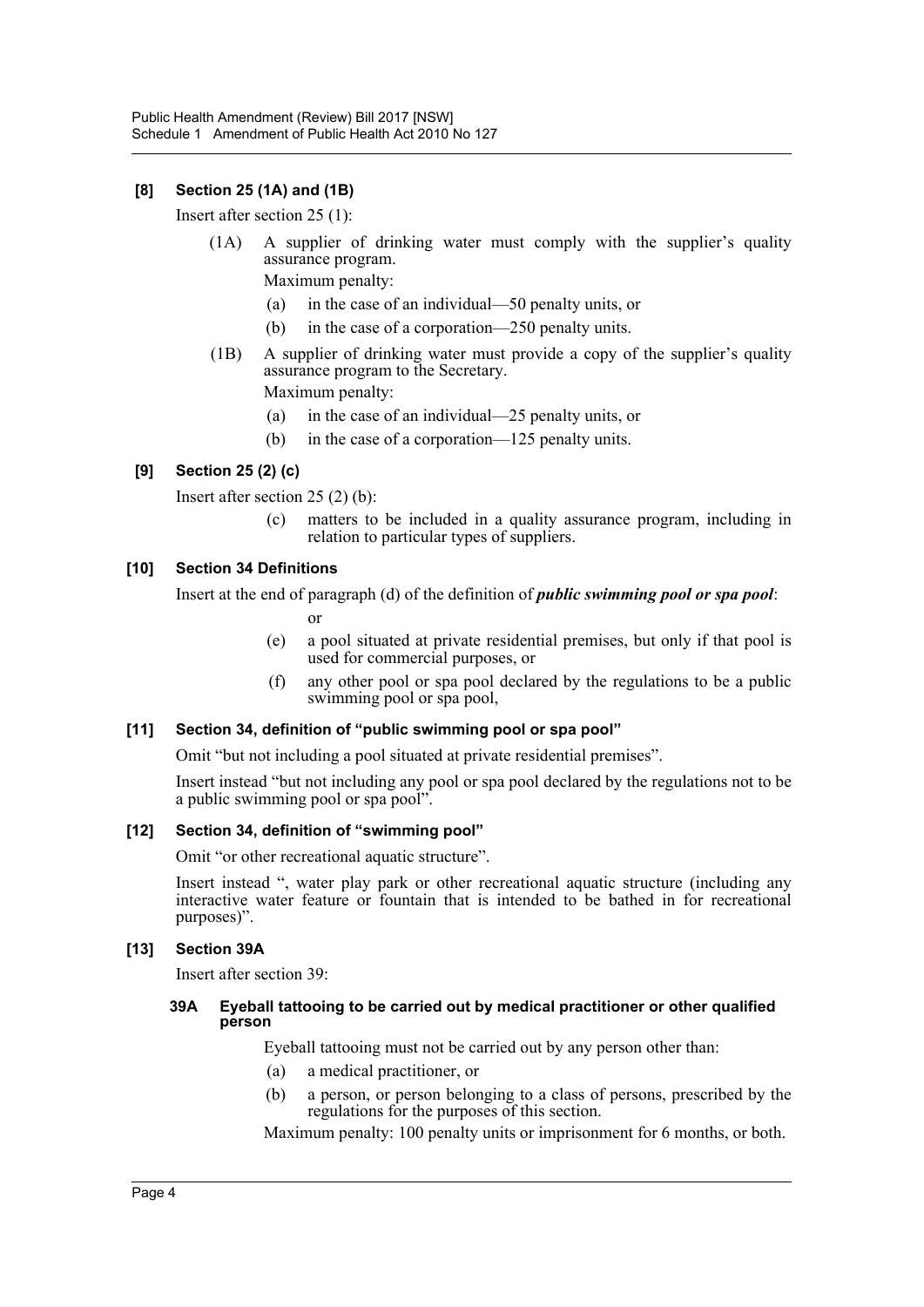# **[14] Section 51 Definitions**

Insert in alphabetical order in section 51 (1):

*contact order condition* means a medical condition listed in Schedule 1A.

#### **[15] Section 51 (2)**

Insert "or 1A" after "Schedule 1".

# **[16] Section 54 Medical practitioner to notify Secretary of Category 1 and 2 conditions**

Insert after section 54 (3):

- (3A) Subject to section 56, any medical practitioner involved in the treatment of the person concerned must, at the request of the Secretary, provide the Secretary with:
	- (a) such information as is necessary to complete or correct a certificate that appears to be incomplete or incorrect, and
	- (b) such other information concerning the person's medical condition and transmission and risk factors as is available to the medical practitioner.

#### **[17] Section 54 (4)**

Omit "this section". Insert instead "subsection (2)".

#### **[18] Section 55 Laboratories to notify Secretary of Category 3 conditions**

Insert "or other person of a class prescribed by the regulations" after "practitioner" where firstly occurring in section 55 (1) $\bar{a}$ ).

#### **[19] Section 55 (4) and (5)**

Omit the subsections. Insert instead:

- Subject to section 56, any medical practitioner involved in the treatment of the person concerned must, at the request of the Secretary, provide the Secretary with:
	- (a) such information as is necessary to complete or correct a report that appears to be incomplete or incorrect, and
	- (b) such other information concerning the person's medical condition and transmission and risk factors as is available to the medical practitioner.
- (5) A registered medical practitioner must not, without reasonable excuse, fail to comply with such a request.

Maximum penalty: 50 penalty units.

#### **[20] Section 56 Protection of patient's identity**

Omit section 56 (1) and (2). Insert instead:

(1) A registered medical practitioner must not include a patient's name or address in a certificate under section 54 or in information provided under section 54 or 55 if the condition to which the certificate or information relates is a Category 5 condition.

#### **[21] Section 56 (4) (b)**

Omit "so long as the information is relevant to the provision of such care, treatment or counselling".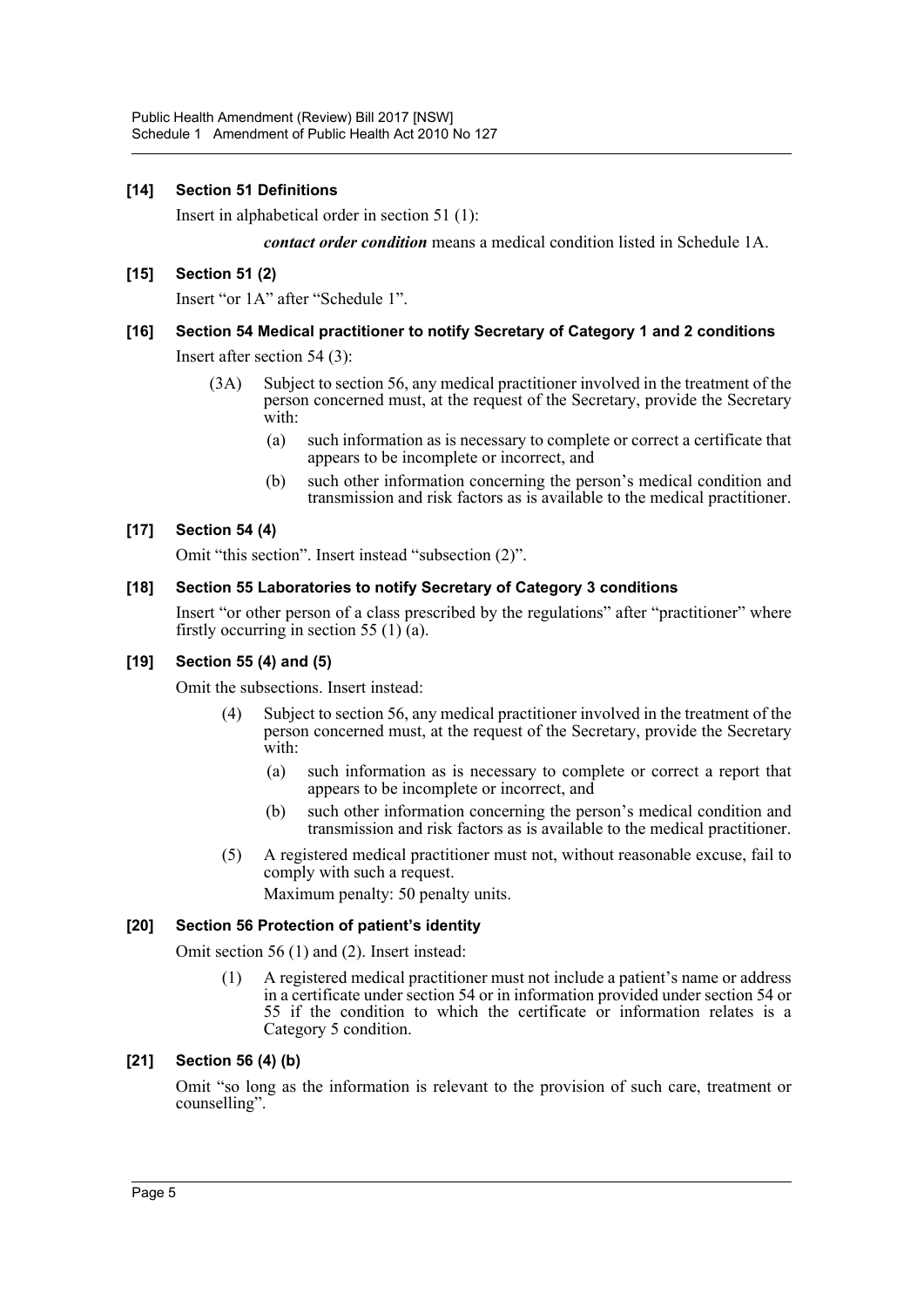### **[22] Section 56 (4), note**

Insert after section 56 (4):

**Note.** The *Health Records and Information Privacy Act 2002* limits the use and disclosure of health information.

#### **[23] Section 61 Secretary may direct persons to undergo medical examination**

Insert after section 61 (5):

(6) The medical practitioner who carries out the examination must, as soon as practicable, provide the Secretary with a report of the examination, including the results of any associated tests.

Maximum penalty: 50 penalty units.

#### **[24] Section 62 Making of public health orders relating to person with Category 4 or 5 condition or contact order condition**

Omit section 62 (1). Insert instead:

- (1) An authorised medical practitioner may make a public health order in respect of a person if satisfied, on reasonable grounds, that:
	- (a) the person has a Category 4 or 5 condition and because of the way the person behaves may, as a consequence of that condition, be a risk to public health, or
	- (b) the person:
		- (i) has been exposed to a contact order condition, and
		- (ii) is at risk of developing the contact order condition, and
		- (iii) because of the way the person behaves, may be a risk to public health.

# **[25] Section 62 (2) (d)**

Omit the paragraph. Insert instead:

- (d) must state that, unless sooner revoked, it expires:
	- (i) if the public health order is made in respect of a person referred to in subsection (1) (b)—at the end of the period specified opposite the relevant condition in Schedule 1A, or
	- (ii) in any other case—at the end of a specified period (not exceeding 28 days),

after it is served on the person subject to the order.

# **[26] Section 62 (3) (b)**

Omit the paragraph. Insert instead:

(b) to undergo specified treatment (whether at a specified place or otherwise),

# **[27] Section 62 (3) (e)–(g)**

Omit section 62 (3) (e). Insert instead:

- (e) to notify the Secretary of other persons with whom the person has been in contact within a specified period,
- (f) to notify the Secretary if the person displays any specified signs or symptoms,
- (g) in relation to a person referred to in subsection  $(1)$   $(b)$ —to undergo specified testing for the relevant condition.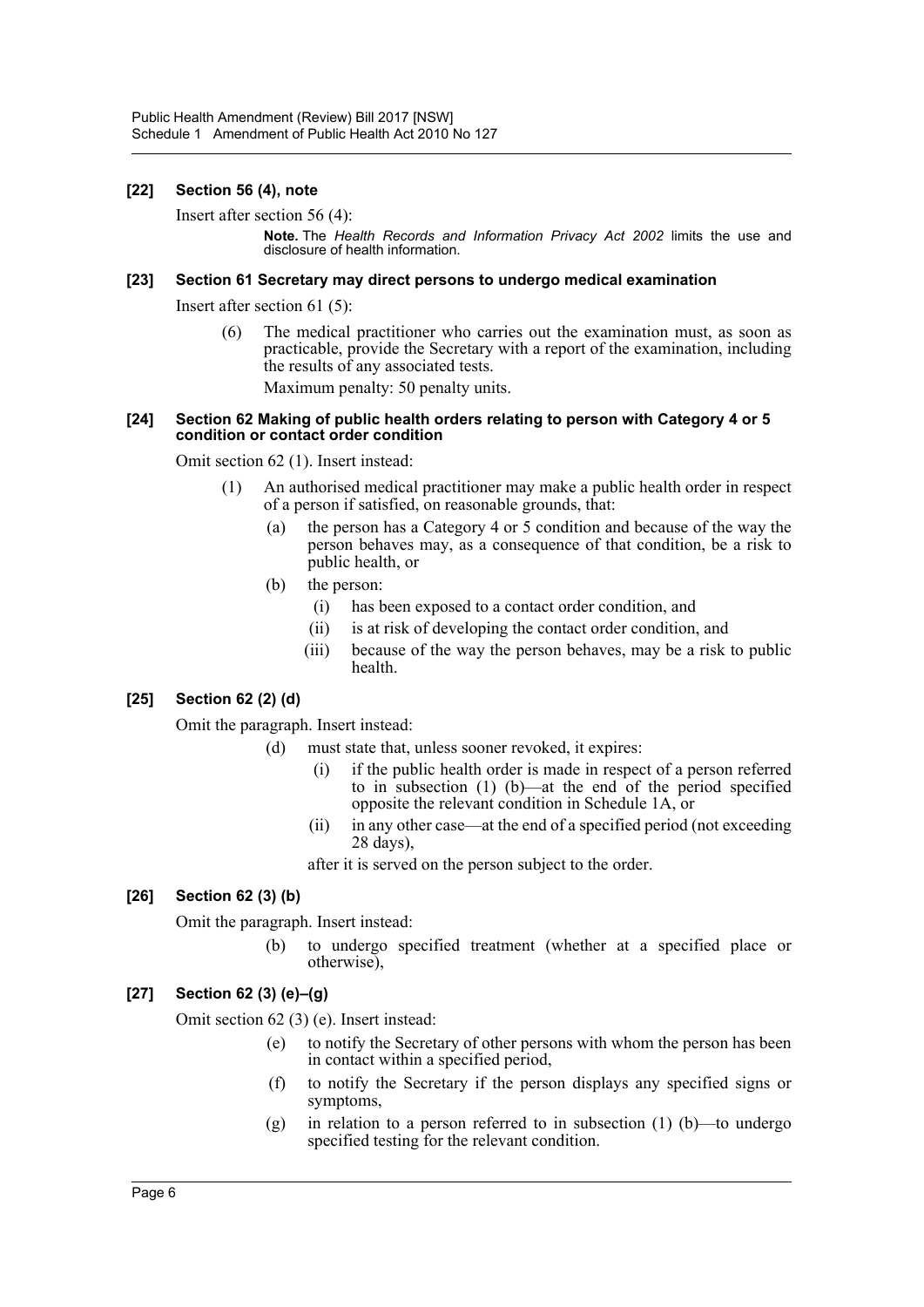# **[28] Section 62 (4)**

Omit section 62 (4) and (5). Insert instead:

- (4) A public health order may authorise the person subject to the order:
	- (a) to be detained at a specified place for the duration of the order, or
	- (b) in relation to an order that requires the person to undergo specified treatment at a specified place—to be detained at that place while undergoing the treatment.

#### **[29] Section 63 Duration of public health order**

Insert "or made in relation to a person referred to in section 62 (1) (b)" after "Category 5 condition" in section 63 (2).

#### **[30] Section 64 NCAT may confirm certain public health orders**

Insert "or made in relation to a person referred to in section 62 (1) (b)" after "Category 5 condition" in section 64 (1).

# **[31] Section 68 Restriction on making of further public health order**

Insert at the end of the section:

(2) This section does not apply to the revocation of a public health order made in relation to a person referred to in section  $62$  (1) (b).

# **[32] Section 79**

Omit the section. Insert instead:

#### **79 Duties of persons in relation to sexually transmissible diseases or conditions**

- (1) A person who knows that he or she has a notifiable disease, or a scheduled medical condition, that is sexually transmissible is required to take reasonable precautions against spreading the disease or condition. Maximum penalty: 100 penalty units or imprisonment for 6 months, or both.
- (2) An owner or occupier of a building or place who knowingly permits another person to have sexual intercourse in contravention of subsection (1) at the building or place for the purpose of prostitution is guilty of an offence. Maximum penalty: 100 penalty units or imprisonment for 6 months, or both.
- (3) A person (other than a member of the NSW Health Service) must notify the Secretary if the person commences proceedings against a person for an offence under this section.

#### **[33] Section 83 Hospital CEO to notify Secretary of notifiable diseases**

Insert after section 83 (3):

- (4) Any medical practitioner involved in the treatment of the patient or former patient concerned must, at the request of the Secretary, provide the Secretary with:
	- (a) such information as is necessary to complete or correct information that appears to be incomplete or incorrect, and
	- (b) such other information concerning the patient's medical condition and transmission and risk factors as is available to the medical practitioner.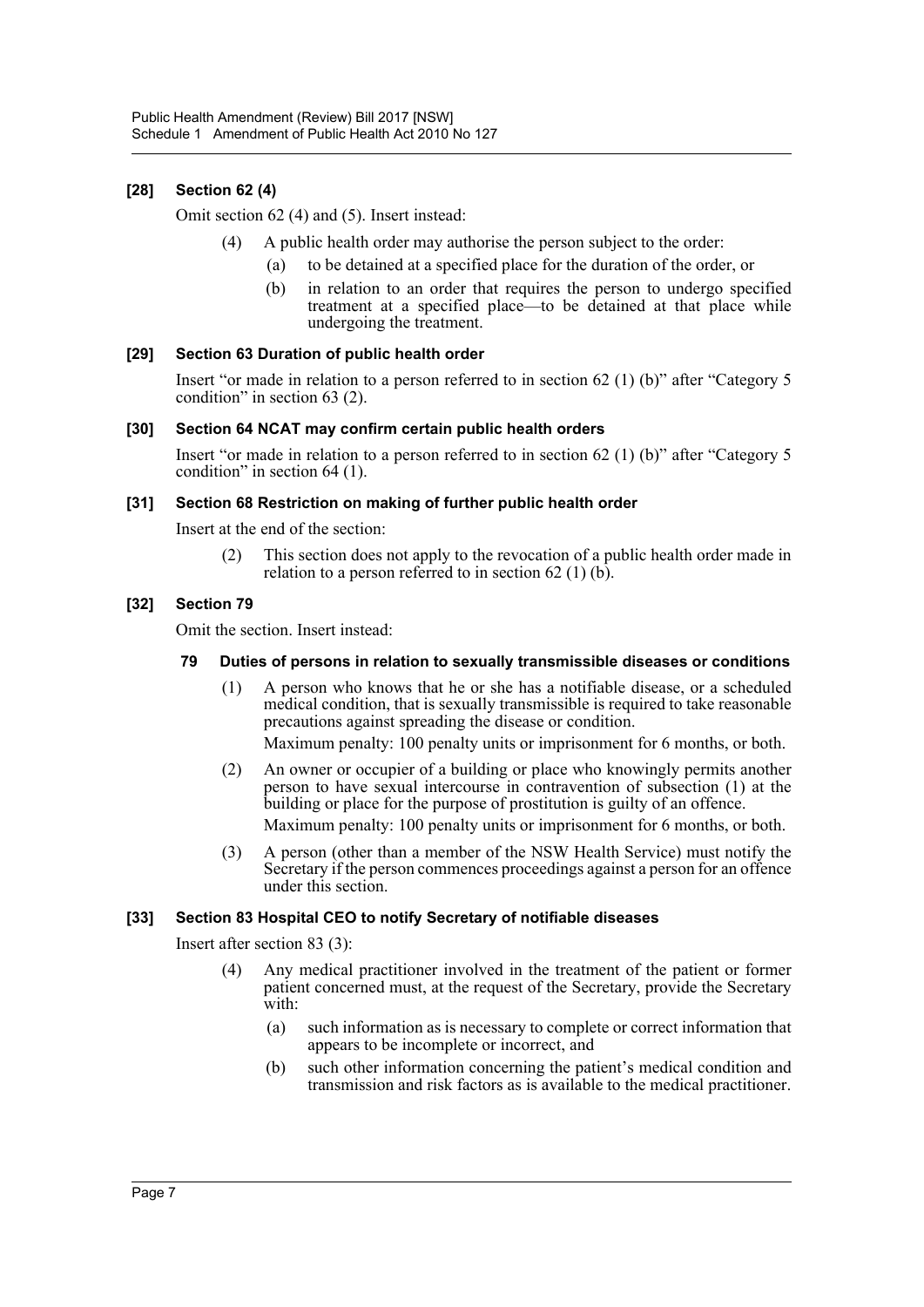(5) A registered medical practitioner must not, without reasonable excuse, fail to comply with the requirements of this section. Maximum penalty: 50 penalty units.

# **[34] Section 85 Definitions**

Omit "primary school" wherever occurring in the definitions of *child at risk* and *principal* in section  $85(1)$ .

Insert instead "school".

# **[35] Section 85 (1), definition of "primary school"**

Omit the definition.

# **[36] Section 85 (1)**

Insert in alphabetical order:

*school* means:

- (a) a government school established under the *Education Act 1990*, or
- (b) a non-government school registered under that Act.
- **[37] Section 86 Responsibilities of principals of schools with respect to immunisation**

Omit "primary school" wherever occurring in section 86. Insert instead "school".

#### **[38] Section 87 Responsibilities of principals of child care facilities with respect to immunisation**

Omit section 87 (1) (a)–(c). Insert instead:

- (a) a vaccination certificate and, if the vaccination certificate does not cover some of the vaccine preventable diseases for which immunisation at the child's age is recommended by the NSW Immunisation Schedule, a medical certificate in respect of any vaccine preventable disease not covered by the vaccination certificate, or
- (b) if a vaccination certificate is not provided—a medical certificate in respect of the vaccine preventable diseases for which immunisation at the child's age is recommended by the NSW Immunisation Schedule.

# **[39] Section 87 (1) and (6)**

Insert at the end of each subsection:

Maximum penalty: 50 penalty units.

# **[40] Section 87 (2)**

Omit the subsection. Insert instead:

(2) A person must not forge or falsify a certificate that is required to be provided under this section.

Maximum penalty: 50 penalty units.

#### **[41] Section 87 (9)**

Insert after section 87 (8):

(9) In this section:

*medical certificate* means a certificate in the approved form by an authorised practitioner certifying that a specified child should have an exemption for one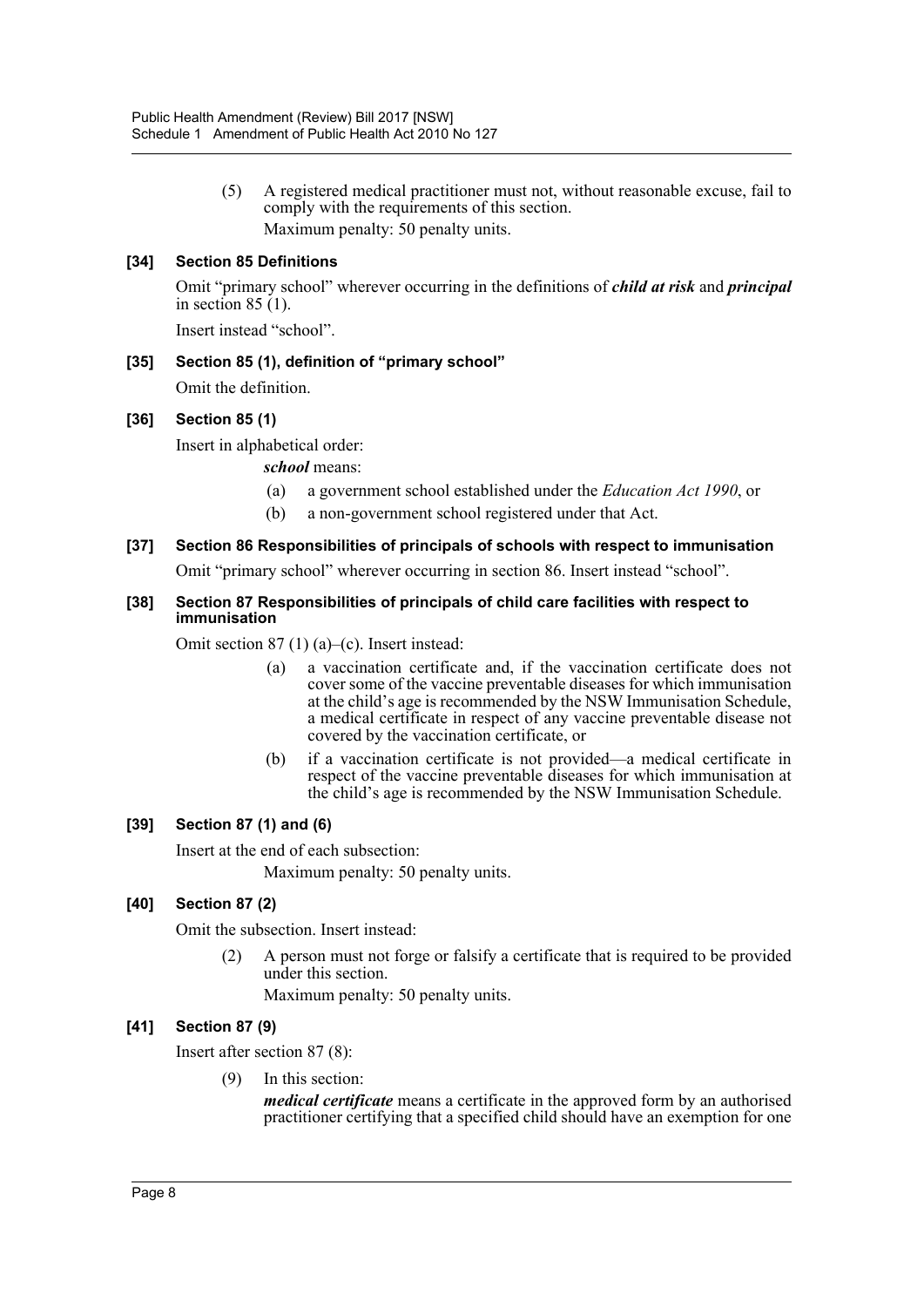or more vaccines for specified vaccine preventable diseases due to a medical contraindication to vaccination.

#### *vaccination certificate* means:

- (a) an immunisation certificate indicating that the child is age appropriately immunised, or
- (b) a certificate in the approved form by an authorised practitioner certifying that the child is following an approved vaccination catch-up schedule.

#### **[42] Section 88 Responsibilities of principals during outbreaks of vaccine preventable disease**

Omit section 88 (1). Insert instead:

- (1) The principal of a school or child care facility must, as soon as practicable, ensure that the public health officer is given notice in writing, in the approved form, if:
	- (a) the principal becomes aware that a child enrolled at the school or facility has a vaccine preventable disease, or
	- (b) the principal reasonably suspects that a child enrolled at the school or facility who is a child at risk has come into contact with a person who has a vaccine preventable disease.

# **[43] Section 88 (2)**

Omit "On being informed that a child has a vaccine preventable disease".

Insert instead "On receiving a notice referred to in subsection (1) or if the public health officer reasonably believes that a child at risk has come into contact with a person who has a vaccine preventable disease".

# **[44] Section 88 (2), (4)–(6) and (8)**

Omit "primary school" wherever occurring. Insert instead "school".

#### **[45] Section 88 (2)**

Omit "both in respect of the child that has the disease".

Insert instead "in respect of the child that has the disease, the child who has come into contact with a person who has the disease".

#### **[46] Part 6, heading**

Insert "**and diseases**" after "**health**".

# **[47] Part 6**

Omit Divisions 1–3.

#### **[48] Part 6, Division 4**

Omit the heading.

#### **[49] Section 97 Registers that may be established**

Insert after section 97 (1) (e):

(f) any other purpose prescribed by the regulations for the purpose of this section.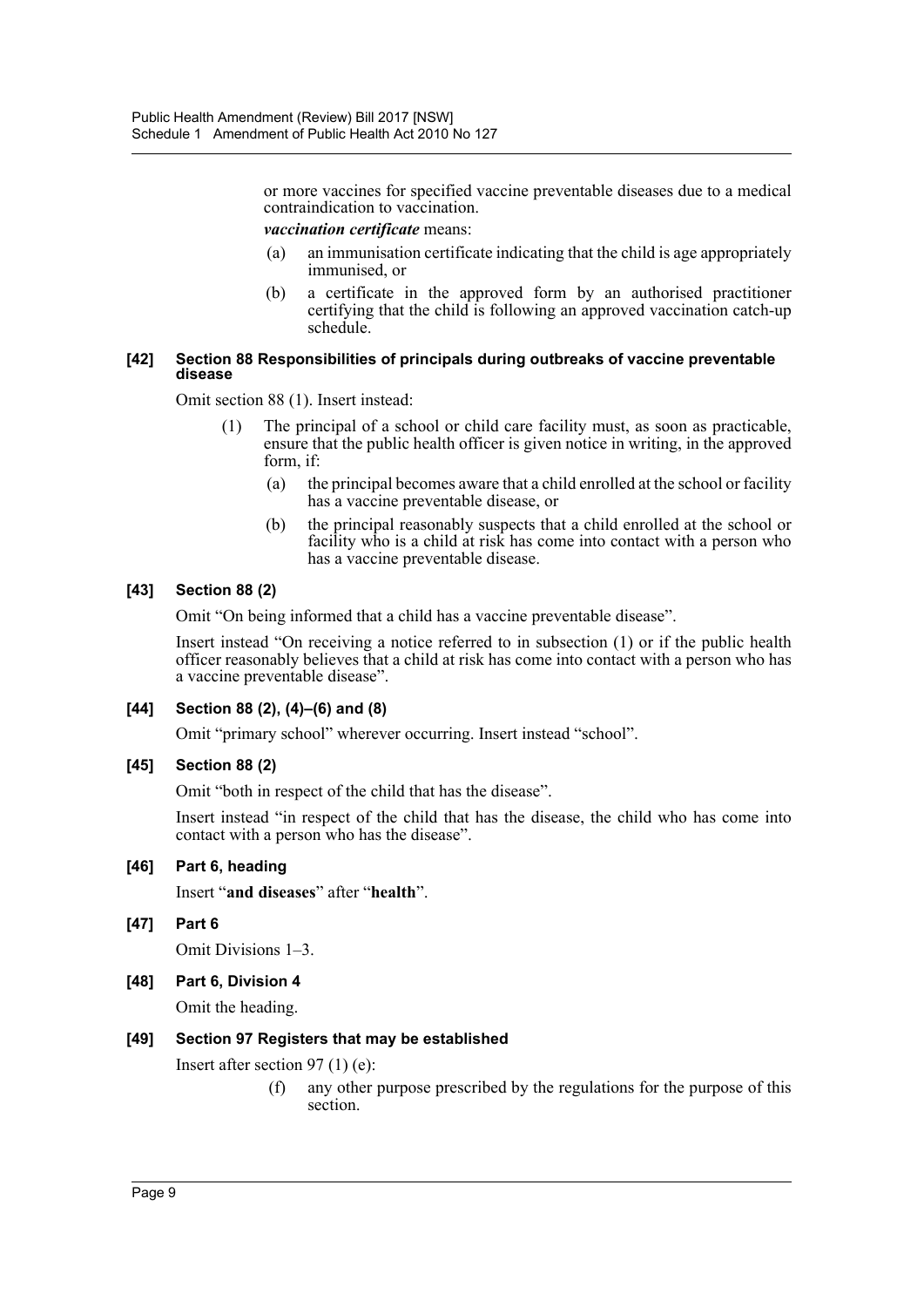### **[50] Sections 97 (2) and 98 (1)**

Omit "Division" wherever occurring. Insert instead "Part".

### **[51] Section 98 Public health and disease registers**

Omit "register" wherever occurring in section 98 (5) and (6).

Insert instead "register established under this section".

# **[52] Section 98 (7)**

Insert in alphabetical order:

#### *identifying particulars* of a person means the person's:

- (a) name (including any previous name), or
- (b) residential, postal or email address.

# **[53] Section 106 Inquiries by Secretary**

Insert after section 106 (3):

(3A) If the person is authorised to exercise the function of an authorised officer under a provision of this Part that relates to a contravention of this Act or the regulations, the function may be exercised in relation to a matter the subject of the inquiry.

# **[54] Section 106 (4A)**

Insert after section 106 (4):

(4A) If, as a result of an inquiry, the Secretary considers that there is, or is likely to be, a risk to public health, the Secretary may, by notice in writing, direct a person whom the Secretary reasonably believes is responsible for, or contributed to, the public health risk to notify specified persons or a specified class of persons of the nature of the risk and of any measures to be taken to mitigate that risk.

#### **[55] Section 130A**

Insert after section 130:

#### **130A Secretary cannot be compelled to produce certain information in proceedings**

- (1) The Secretary and any person who, on behalf of the Secretary, holds information that has been provided to the Secretary under Part 4 or 5 cannot be compelled in any proceedings (other than proceedings under this Act) to produce or to give evidence in relation to that information.
- (2) However, the Secretary may consent to the disclosure of any such information for the purpose of any legal proceedings.

#### **[56] Section 131A**

Insert after section 131:

#### **131A Annual reports**

Without limiting the requirements of the *Annual Reports (Departments) Act 1985*, the Secretary must include the number of public health orders made under section 62 (including specifying the conditions to which those orders related and the number of orders made in relation to each of those conditions)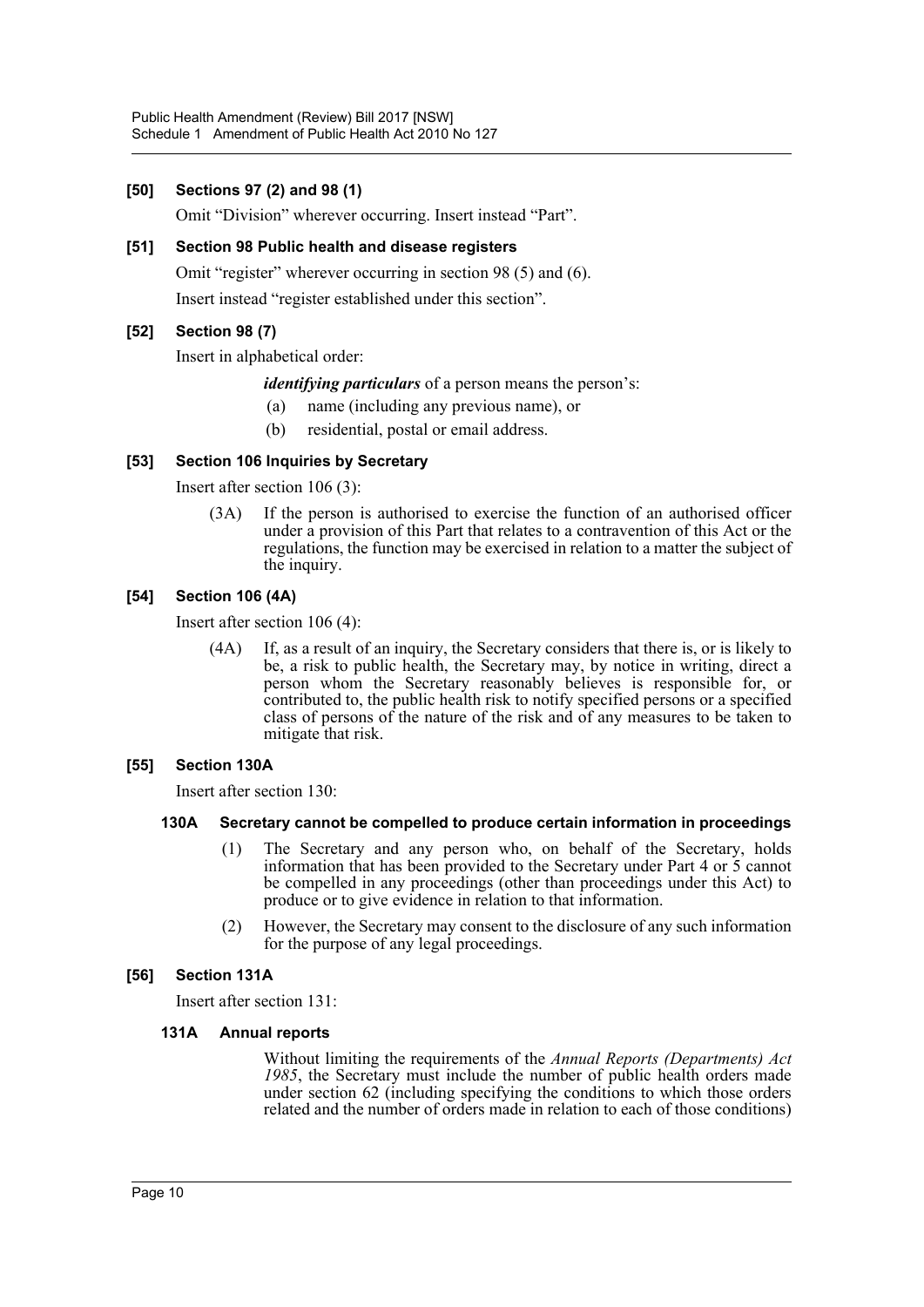during the reporting year in the annual report of the Ministry of Health under that Act.

# **[57] Section 134 Regulations**

Omit section 134 (2) (w). Insert instead:

(w) the payment of specified fees in relation to applications made, approvals given, improvement notices and prohibitions orders given, and other matters arising, under this Act (including in relation to the exercise of functions by local government authorities and authorised officers).

#### **[58] Section 136**

Omit the section. Insert instead:

#### **136 Review of amendments made by Public Health Amendment (Review) Act 2017**

- (1) The Minister will review the amendments made to section 62 and Division 1 of Part 5 by the *Public Health Amendment (Review) Act 2017* to determine whether the policy objectives of those amendments remain valid and whether the terms of those provisions as amended remain appropriate for securing those objectives.
- (2) The review is to be undertaken as soon as possible after the period of 2 years from the commencement of the amendments to section 62.
- (3) A report on the outcome of the review is to be tabled in each House of Parliament within 12 months after the end of the period of 2 years from the commencement of the amendments to section 62.

#### **[59] Schedule 1A**

Insert after Schedule 1:

# **Schedule 1A Contact order conditions**

(Section 51)

| <b>Contact order conditions</b>              | <b>Expiry periods</b> |  |
|----------------------------------------------|-----------------------|--|
| Avian influenza in humans                    | $10 \text{ days}$     |  |
| Middle East respiratory syndrome coronavirus | $10 \text{ days}$     |  |
| Severe Acute Respiratory Syndrome            | 10 days               |  |
| Typhoid                                      | 14 days               |  |
| Viral haemorrhagic fevers                    | 21 days               |  |